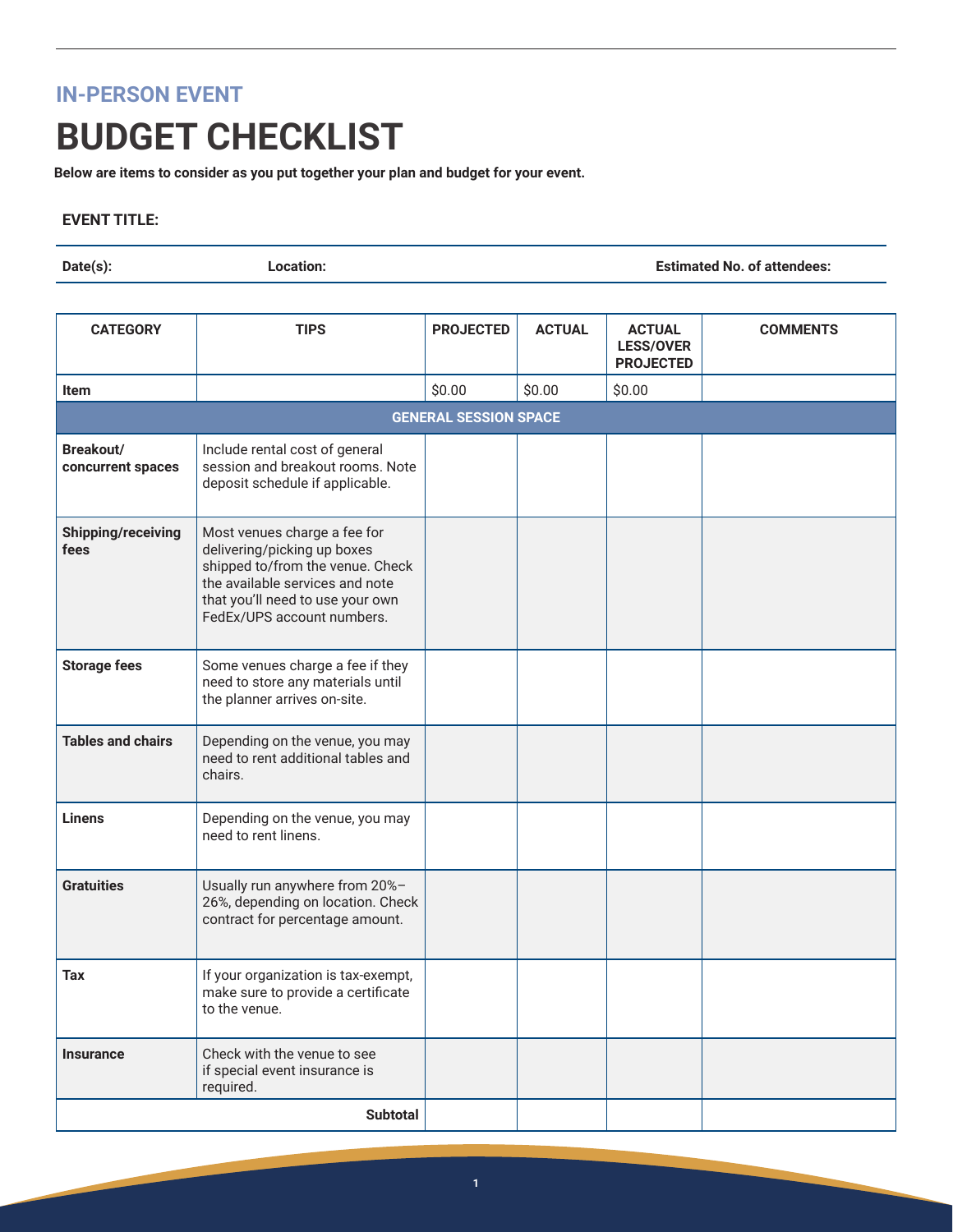| <b>CATEGORY</b>                         | <b>TIPS</b>                                                                                             | <b>PROJECTED</b> | <b>ACTUAL</b> | <b>ACTUAL</b><br><b>LESS/OVER</b><br><b>PROJECTED</b> | <b>COMMENTS</b> |
|-----------------------------------------|---------------------------------------------------------------------------------------------------------|------------------|---------------|-------------------------------------------------------|-----------------|
|                                         |                                                                                                         | <b>CATERING</b>  |               |                                                       |                 |
| <b>Breakfast</b>                        | Include the number of instances ×<br>price per person                                                   |                  |               |                                                       |                 |
| Lunch                                   | Include the number of instances x<br>price per person                                                   |                  |               |                                                       |                 |
| <b>Dinner</b>                           | Include the number of instances x<br>price per person                                                   |                  |               |                                                       |                 |
| <b>Snacks</b>                           | Include the number of instances x<br>price per person                                                   |                  |               |                                                       |                 |
| Continuous coffee/<br>tea/water service | Usually provided by the gallon -<br>16 cups per gallon. Rule of thumb:<br>estimate 2.5 cups per person. |                  |               |                                                       |                 |
| <b>Gratuities</b>                       | Usually run anywhere from 20%-<br>26%, depending on location. Check<br>contract for percentage amount.  |                  |               |                                                       |                 |
| <b>Tax</b>                              | If your organization is tax-exempt,<br>make sure to provide a certificate<br>to the venue.              |                  |               |                                                       |                 |
|                                         |                                                                                                         |                  |               |                                                       |                 |

|                          |                                                                                                                                                                                                                       | <b>EOUIPMENT</b> |  |  |
|--------------------------|-----------------------------------------------------------------------------------------------------------------------------------------------------------------------------------------------------------------------|------------------|--|--|
| <b>AV rental</b>         | Check to see if any discounts were<br>negotiated in the contract.                                                                                                                                                     |                  |  |  |
| Wi-Fi                    | Check the contract to see if Wi-Fi<br>was included in the event space or<br>if any discounts were negotiated.<br>Will need to determine how many<br>users you will have to make sure<br>the bandwidth is fast enough. |                  |  |  |
| <b>Charging stations</b> | Consider setting up 4-5 highboys<br>in the back of the general session<br>room with 6-8 prong power strips<br>so attendees can charge devices<br>during breaks.                                                       |                  |  |  |
| <b>Tech support</b>      | Review with the team and see if<br>AV/equipment support is needed<br>during the course of the event.                                                                                                                  |                  |  |  |
| Labor                    | Include setup and tear down of<br>any AV equipment, staging, etc.                                                                                                                                                     |                  |  |  |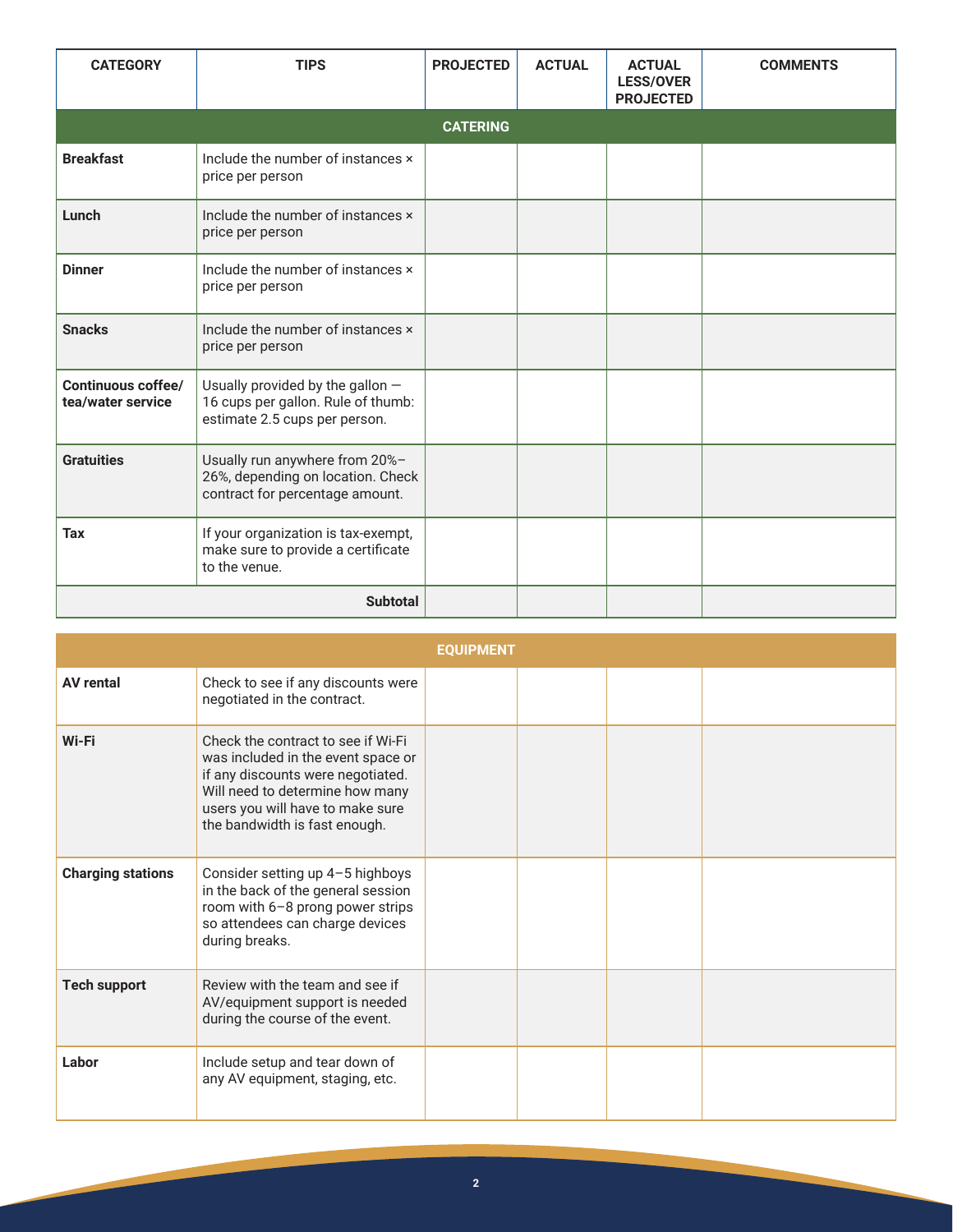| <b>CATEGORY</b>          | <b>TIPS</b>                                                                                            | <b>PROJECTED</b> | <b>ACTUAL</b> | <b>ACTUAL</b><br><b>LESS/OVER</b><br><b>PROJECTED</b> | <b>COMMENTS</b> |
|--------------------------|--------------------------------------------------------------------------------------------------------|------------------|---------------|-------------------------------------------------------|-----------------|
|                          |                                                                                                        | <b>EQUIPMENT</b> |               |                                                       |                 |
| <b>Staging</b>           | Discuss what is needed/wanted<br>with the team and add to the AV                                       |                  |               |                                                       |                 |
| <b>Staging decor</b>     | proposal. Rentals may be needed<br>for the stage furniture from the<br>venue or another vendor.        |                  |               |                                                       |                 |
| <b>Staging furniture</b> |                                                                                                        |                  |               |                                                       |                 |
| Lighting                 |                                                                                                        |                  |               |                                                       |                 |
| <b>Gratuities</b>        | Usually run anywhere from 20%-<br>26%, depending on location. Check<br>contract for percentage amount. |                  |               |                                                       |                 |
| <b>Tax</b>               | If your organization is tax-exempt,<br>make sure to provide a certificate<br>to the venue.             |                  |               |                                                       |                 |
|                          | <b>Subtotal</b>                                                                                        |                  |               |                                                       |                 |

|                                                 |                                                                                                                                                                                              | <b>EVENT COMMUNICATIONS</b> |  |  |
|-------------------------------------------------|----------------------------------------------------------------------------------------------------------------------------------------------------------------------------------------------|-----------------------------|--|--|
| <b>Announcements</b>                            | Track costs of creating,<br>editing, and deploying event                                                                                                                                     |                             |  |  |
| <b>Press releases</b>                           | communications - whether<br>handled internally or through<br>vendors. (Tracking internal time<br>will let you see if it might be cost-<br>effective to outsource this for<br>future events.) |                             |  |  |
| <b>Attendee</b><br>communications               |                                                                                                                                                                                              |                             |  |  |
| <b>Speaker</b><br>communications                |                                                                                                                                                                                              |                             |  |  |
| <b>VIP</b><br>communications                    |                                                                                                                                                                                              |                             |  |  |
| <b>Emcee talking</b><br>points                  |                                                                                                                                                                                              |                             |  |  |
| Housekeeping<br>notes                           |                                                                                                                                                                                              |                             |  |  |
| <b>Survey and cover</b><br>message              |                                                                                                                                                                                              |                             |  |  |
| Thank-you notes<br>and post-event<br>evaluation |                                                                                                                                                                                              |                             |  |  |
|                                                 | <b>Subtotal</b>                                                                                                                                                                              |                             |  |  |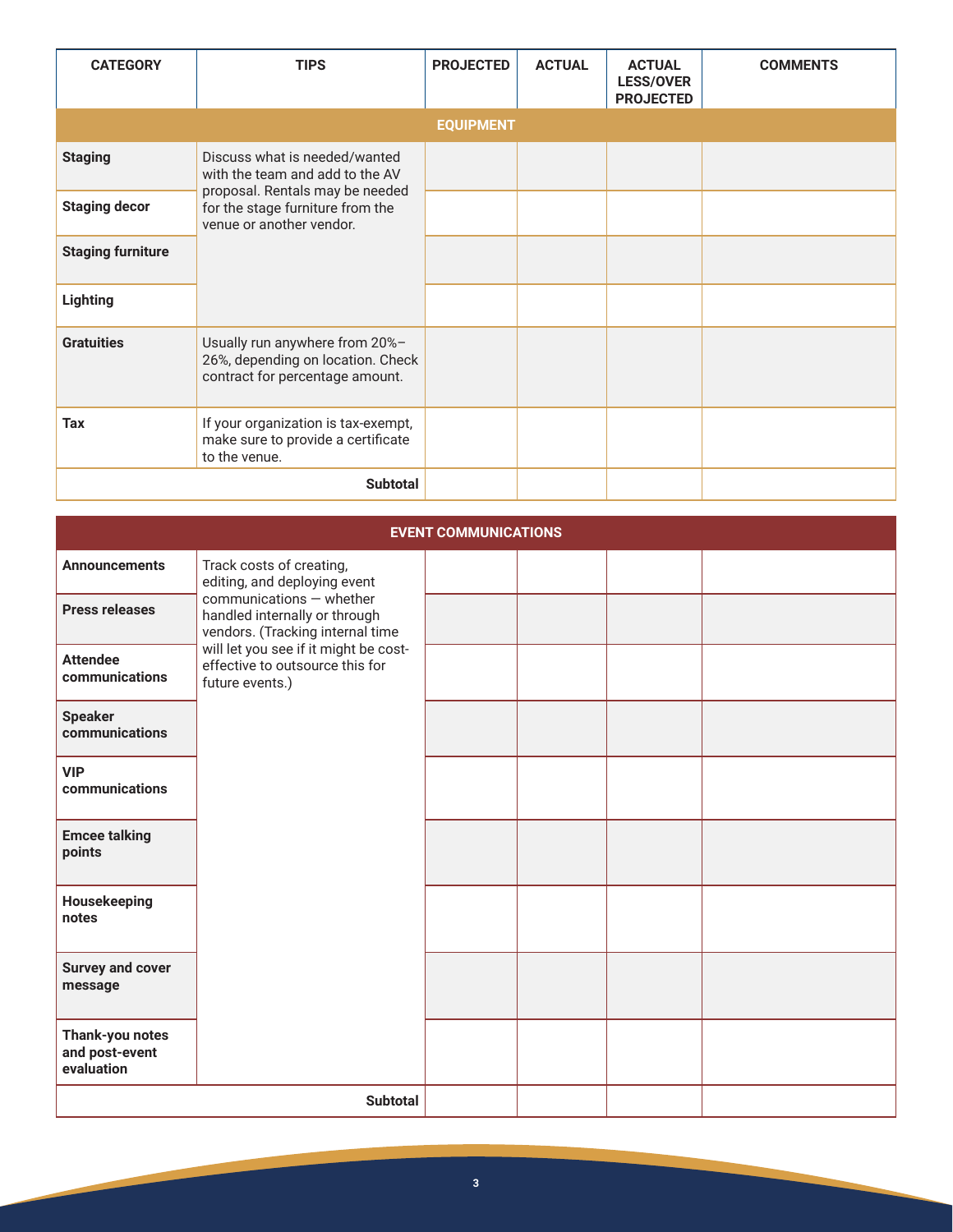| <b>CATEGORY</b>                      | <b>TIPS</b>                                                                                                                             | <b>PROJECTED</b> | <b>ACTUAL</b> | <b>ACTUAL</b><br><b>LESS/OVER</b><br><b>PROJECTED</b> | <b>COMMENTS</b> |  |  |  |
|--------------------------------------|-----------------------------------------------------------------------------------------------------------------------------------------|------------------|---------------|-------------------------------------------------------|-----------------|--|--|--|
|                                      | <b>EVENT PROGRAMMING</b>                                                                                                                |                  |               |                                                       |                 |  |  |  |
| <b>Registration</b><br>configuration | Track cost of software used for<br>website/registration (Google<br>form, Cvent, registration software<br>system, email response, etc.). |                  |               |                                                       |                 |  |  |  |
| <b>Mobile app</b>                    | Cost for setting up and using<br>mobile apps for events.                                                                                |                  |               |                                                       |                 |  |  |  |
| Credit card/<br>merchant fees        | Credit card/merchant fees<br>associated with processing<br>registration fees.                                                           |                  |               |                                                       |                 |  |  |  |
| <b>Entertainment</b>                 | Track costs for any non-content<br>related entertainment such as<br>music or fun activity.                                              |                  |               |                                                       |                 |  |  |  |
| <b>Video production</b>              | Review venue/vendor contracts<br>and circle back with the team to<br>make any necessary changes from<br>the original estimate.          |                  |               |                                                       |                 |  |  |  |
| Videographer                         |                                                                                                                                         |                  |               |                                                       |                 |  |  |  |
| Photographer                         |                                                                                                                                         |                  |               |                                                       |                 |  |  |  |
| <b>Presentation</b><br>graphics      |                                                                                                                                         |                  |               |                                                       |                 |  |  |  |
| Interpreters                         |                                                                                                                                         |                  |               |                                                       |                 |  |  |  |
|                                      | <b>Subtotal</b>                                                                                                                         |                  |               |                                                       |                 |  |  |  |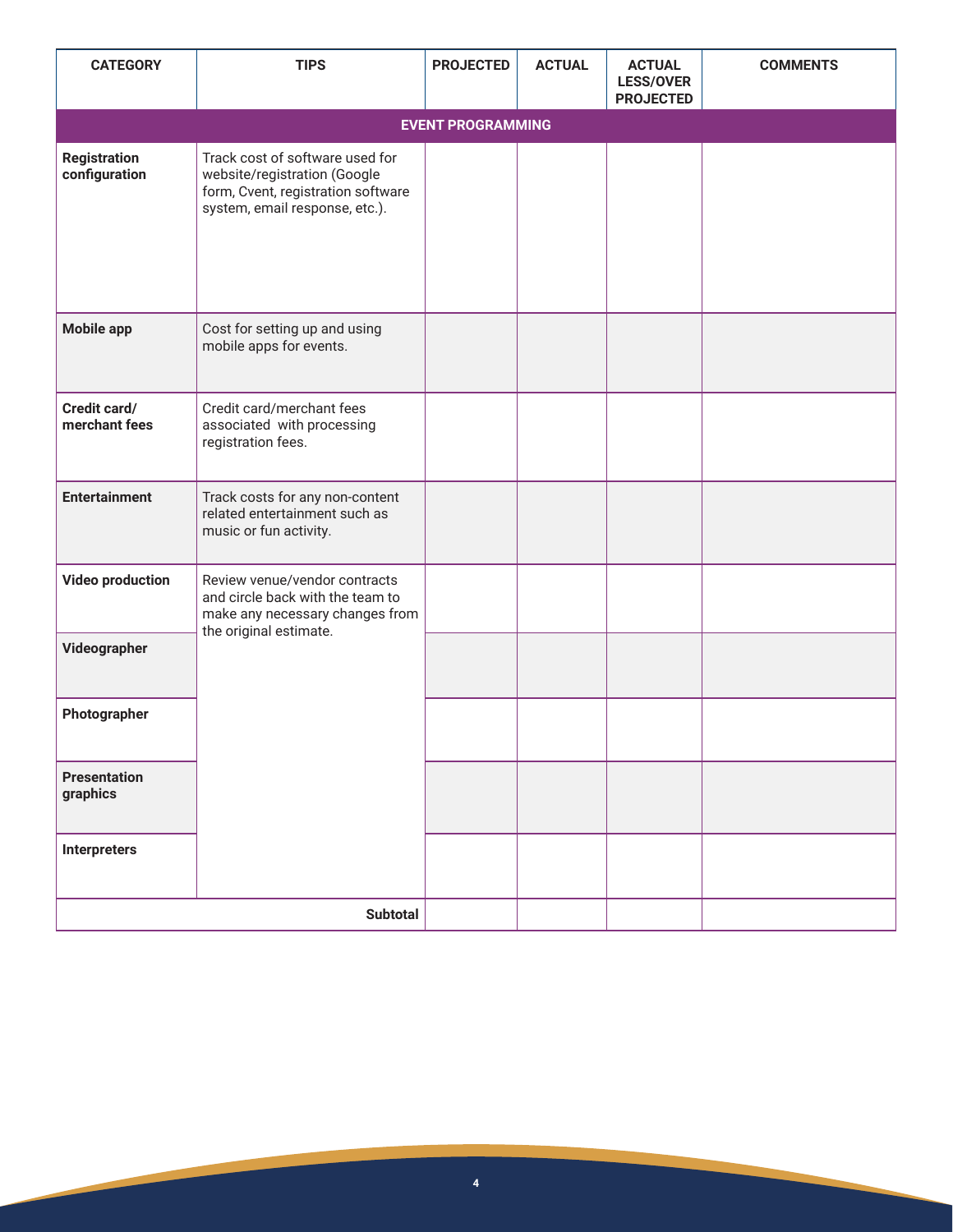| <b>CATEGORY</b>                            | <b>TIPS</b>                                                                                                                                           | <b>PROJECTED</b>         | <b>ACTUAL</b> | <b>ACTUAL</b><br><b>LESS/OVER</b><br><b>PROJECTED</b> | <b>COMMENTS</b> |
|--------------------------------------------|-------------------------------------------------------------------------------------------------------------------------------------------------------|--------------------------|---------------|-------------------------------------------------------|-----------------|
|                                            |                                                                                                                                                       | <b>PRINTING/SUPPLIES</b> |               |                                                       |                 |
| <b>Translation of</b><br>meeting materials | Track costs for translating meeting<br>materials - this info will be helpful<br>in creating future estimates.                                         |                          |               |                                                       |                 |
| Agenda                                     | Designing and printing<br>(recommend 2-3 estimates for                                                                                                |                          |               |                                                       |                 |
| <b>Session handouts</b>                    | consideration if designing and<br>printing with vendors).                                                                                             |                          |               |                                                       |                 |
| <b>Flyers</b>                              |                                                                                                                                                       |                          |               |                                                       |                 |
| <b>Maps</b>                                |                                                                                                                                                       |                          |               |                                                       |                 |
| <b>Signage</b>                             |                                                                                                                                                       |                          |               |                                                       |                 |
| <b>Folders</b>                             |                                                                                                                                                       |                          |               |                                                       |                 |
| Name badge<br>production and<br>supplies   | Cost of designing as well as<br>printing before and during event<br>registration. Factor in costs<br>of supplies including holders,<br>lanyards, etc. |                          |               |                                                       |                 |
| <b>Session supplies</b>                    | Obtain order confirmations for<br>items ordered for event.                                                                                            |                          |               |                                                       |                 |
| <b>Giveaways</b>                           | Cost of any giveaways (tote bags,<br>notebooks, pens, etc.).                                                                                          |                          |               |                                                       |                 |
| <b>Shipping</b>                            | Track shipping costs, both for your<br>office and from vendors.                                                                                       |                          |               |                                                       |                 |
|                                            | <b>Subtotal</b>                                                                                                                                       |                          |               |                                                       |                 |

|                                         |                                                                                                 | <b>SPEAKERS</b> |  |  |
|-----------------------------------------|-------------------------------------------------------------------------------------------------|-----------------|--|--|
| Speaker/presenter<br>travel             | Cost of arranging or reimbursing<br>speaker/presenter travel.                                   |                 |  |  |
| <b>Ground</b><br>transportation         | Speaker/presenter transport from/<br>to the event venue (car service,<br>mileage, tolls, etc.). |                 |  |  |
| Per diem                                | Speaker/presenter meals while<br>traveling to/from event.                                       |                 |  |  |
| Speaker/presenter<br>honorarium or fees | Collect W-9 forms for the<br>accounting office to process<br>honorarium or pay fees.            |                 |  |  |
|                                         | <b>Subtotal</b>                                                                                 |                 |  |  |